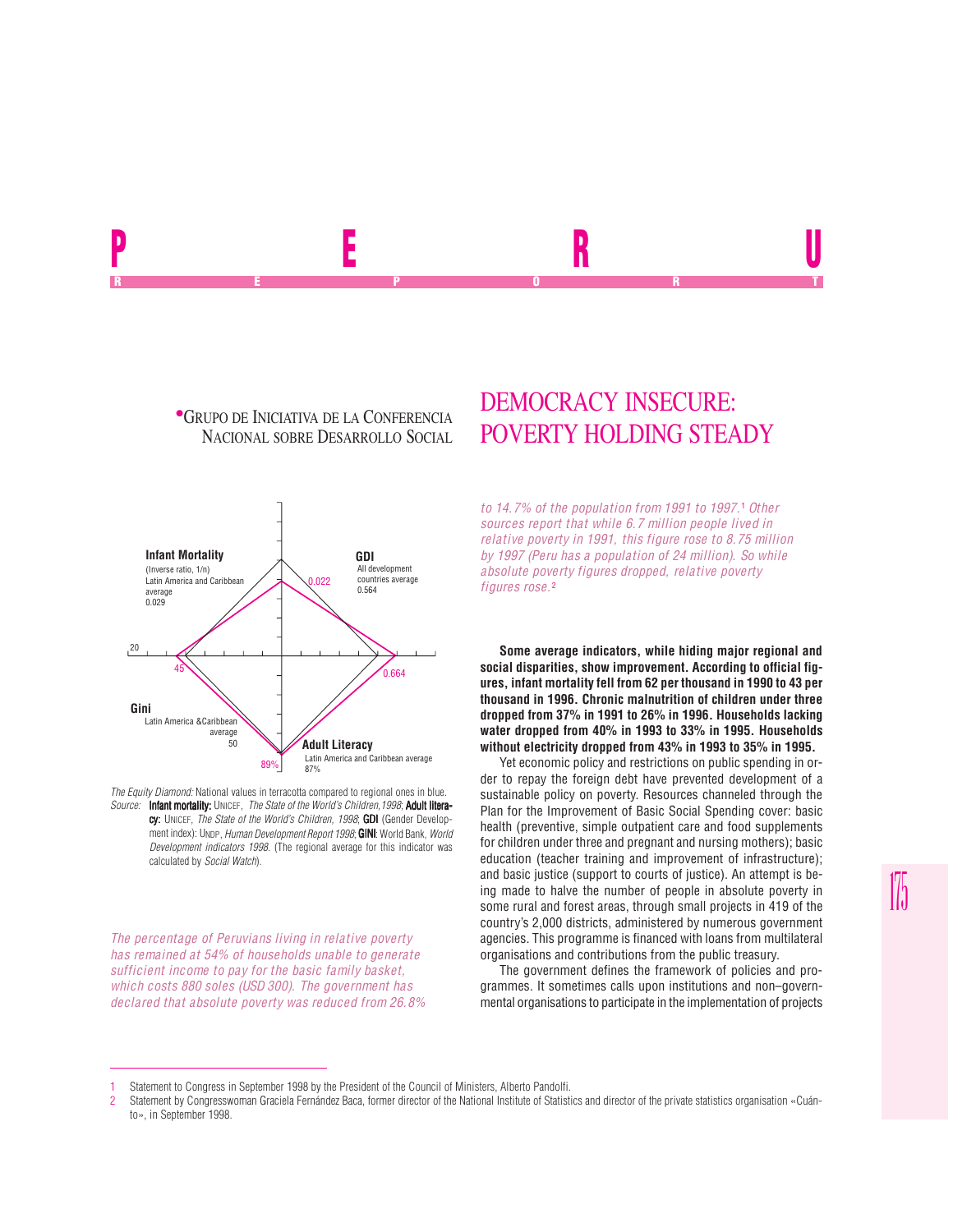but not in the design of policies.

Under–employment is critical in Peru: only 30% of the economically active population (EAP) is adequately employed. Thousands of workers who lost their jobs because of structural adjustment and privatisation have started their own businesses. There are now 3 million micro–enterprises involving 7 million workers (COFIDE, 1994). They have requested an estimated 2 billion dollars in loans, while credit placement by all the financial institutions is only about 220 million. Following the neo–liberal programme, the market has opened to imports, and a promotional tax system that had supported micro–enterprises was eliminated. Now no policy exists for the promotion of small enterprises.

### «DEMOCRACY»

Peru is the only South American country that had a *coup d'état* in the present decade, on April 5th 1992. Institutions that guaranteed democracy and the rule of law are deteriorating as a result of government policy to take over and use these institutions to its own ends. **Congress fosters legal insecurity by passing bills to suit the executive. Commissions appointed by the executive administer the judiciary and the public ministry. The government has interfered with and curtailed the functions of oversight bodies such as the Tribunal for Constitutional Guarantees and the National Magistrates' Council. Civilians may be tried by military tribunals. A parallel government structure exists, comprised of armed forces and their intelligence services. The government controls political processes and constantly changes laws and regulations.**

The mass media are pressured and threatened. Persons who violate human rights or commit acts of corruption enjoy impunity if they support the government, and government bodies such as SUNAT (Superintendency for Tax Administration) are used to pressure the opposition. **Constitutionally established mechanisms for citizen participation, such as the right to hold referenda, have been limited or forbidden for various pretexts.**

## RETURN TO CENTRALISM

The 1979 and 1993 Constitutions established precise deadlines for regionalisation and decentralisation. But since 1990 the government has deactivated coordination with regional governments, cut transfer of resources through the Fund for Regional Compensation and, following the 1992 *coup d'état*, dissolved regional governments and replaced them with Temporary Commissions for Regional Administration.

In 1997, Congress passed the Decentralisation Framework Bill, giving the central government main responsibility for managing regional governments. This means that decentralisation has been cut short for the time being. The central government manages 96% of public expenditures.

Legislative setbacks have undermined the power and autono-

my of local governments, especially of provincial municipalities. Meanwhile, the central government has developed institutions parallel to local governments through state agencies, particularly those working to alleviate poverty. Between 1992 and 1997, no less than 50 bills were passed that took functions or resources away from **local governments who now receive less than 4% of the national budget.**

Local governments have protested and mobilised, started legal action against central government measures, and exercised their legislative powers to locally regulate application of rules that contravene municipal power. This experience is shaping local governments as political actors and helping them update their management models.

## **SOCIETY**

The social groups in the worst situation are children, young people, women and the elderly. Scattered and scantly significant programmes exist for these groups but there is no overall policy.

## **CHILDREN**

There are 10.6 million children and adolescents, 44% of the total population. **66% live in relative poverty and 26% in absolute poverty.** The national average for child mortality is 43 per thousand live births, and for children under five the average is 59 per thousand live births. In departments outside the main cities, the mortality rate is over 100 per thousand live births.

26% of children under 5 and 48% of children aged 6—9 are chronically malnourished.

Infant care services reach only 4% of 0 to 3 year olds whose mothers work. On a national level, 52% of children attend primary school. This drops to 30% in towns outside the main city. 22.9% of 6 to 11 year olds do not attend primary school. 17% of adolescents do not attend secondary school. At age 17, the average number of school grades passed is 8.7, while in rural areas it is 6.5. Only 30.5% of young people who finish secondary education go on to higher education.

An estimated 1 million children do not hold legal identification documents. According to the Ministry of Justice, 17% of annual births are not recorded in civil registries, **meaning that 110 thousand children per year do not exist legally and do not have rights.**

Over 300 thousand children and adolescents have been forcibly displaced with their families from war zones, joining those who live in absolute poverty in the main cities.

Nationally, 13% of adolescent girls are mothers, with the figure climbing to 25% in rural zones. Teenage pregnancies are related to the low educational level and lack of information services. Pregnancy puts adolescents on the road to exclusion. Not only does it undermine their educational opportunities, but it also restricts opportunities in the labour market. In April 1998, a law was passed preventing pregnant adolescents from being expelled from schools or subjected to discrimination.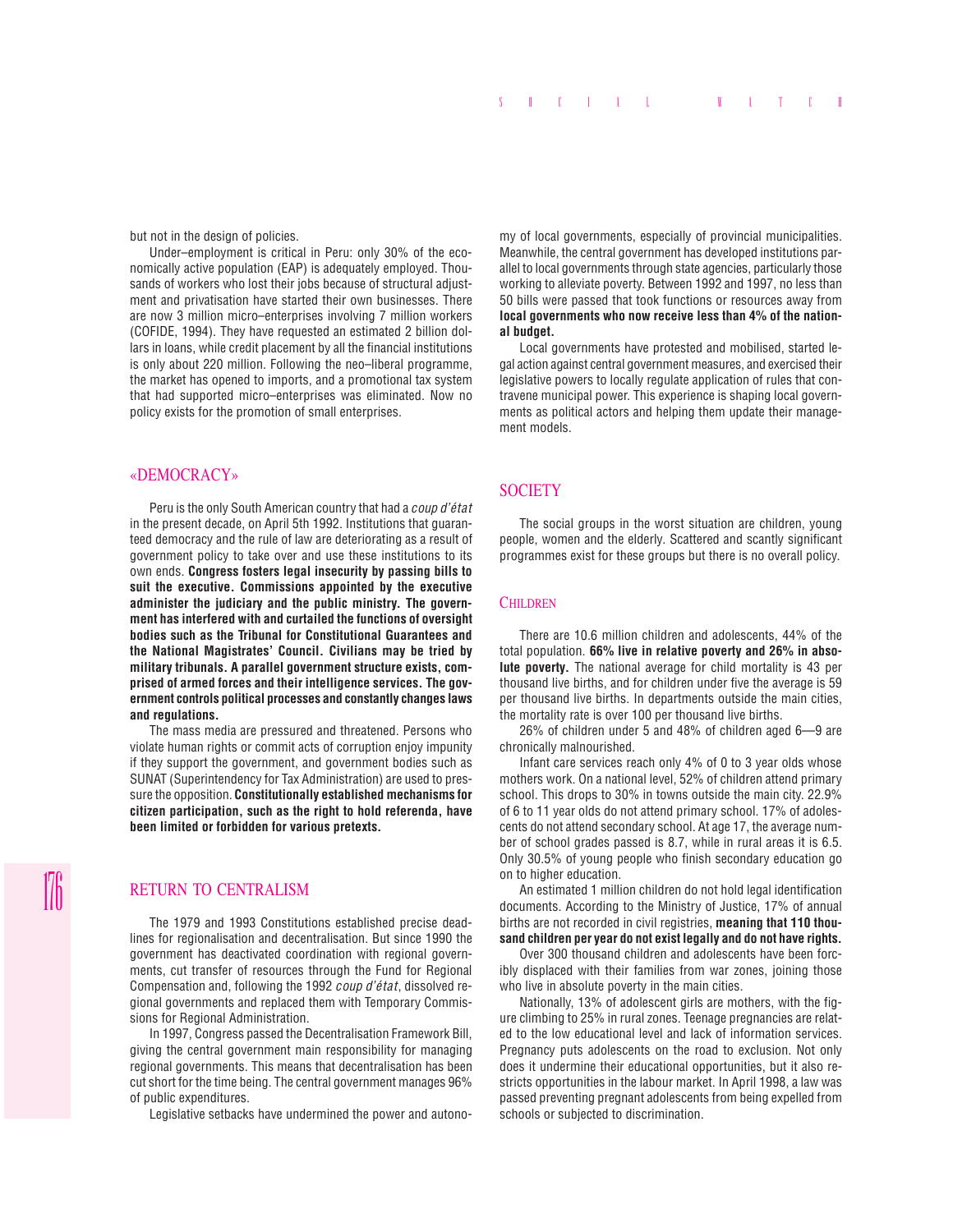Peru has signed the International Convention on Rights of Children, approved by the United Nations General Assembly in 1989, and the Declaration on Survival, Protection and Development of Children, in 1990. Both documents have the status of constitutional law. Peru has also ratified many of the conventions promoted by the International Labour Organisation, but not Convention 238 establishing a minimum work age. The Children and Adolescents' Code (Art. 22) recognises adolescents' right to work from the age of 12. Even so, it has not been publicised and it is not enforced. **Over a million (1.17 million) children work (INEI, 1997). It is estimated that 15 thousand work in mines, brick works, quarries, refuse dumps, and nighttime street activities, and as loaders in markets and domestic servants.**

#### **ACTIONS**

The 1996–2000 National Plan of Action for Children sets the following goals:

- $\ge$  reduction of the infant mortality rate to 34 per thousand live births.
- $\triangleright$  reduction of mortality of children under five by 25% as compared with 1996
- $\triangleright$  expansion of school insurance coverage to 5 million schoolchildren
- $\triangleright$  reduction by 50% in the rates of chronic malnutrition
- $\triangleright$  expansion of coverage of initial, primary and secondary education.

A steering committee for the progressive eradication of child labour was set up in 1997 in the framework of the Ministry for the Promotion of Women and Human Development (PROMUDEH). An estimated 600 stations for child and adolescent defense (DEMU-NAS) have been set up in the municipalities (Peru has 2,200 municipalities) at the initiative of churches, NGOs and community organisations. The DEMUNAS have dealt with approximately 20 thousand cases relating to children's rights, often under precarious conditions.

## WOMEN

#### POLITICAL PARTICIPATION

There are few women elected officials, and their number fell in the last election. Presently, women hold only 3% of mayors' offices, and 10% of congressional seats.

In 1997–1998, affirmative action mechanisms to promote political participation were approved: i) the Electoral Code requires that 25% of candidates on parliamentary lists be women; and ii) the new General Law for Municipal Elections establishes a quota of 25% women candidates on the municipal election lists.

#### LABOUR RIGHTS

Peru has signed the ILO instruments on women's labour protection, equal treatment in employment and maternity protection. The Constitution establishes respect for equality and non–discrimination in employment and special protection of working mothers. The Law for Labour Promotion states that dismissal motivated by pregnancy is null and void if it takes place during the ninety days before or after childbirth. Workers dismissed thus must be reinstated.

The 1997 Law for the Modernisation of Social Security extended the services of the Peruvian Social Security Institute (IPSS) to the spouses or partners of ensured workers.

Pregnant workers have the right to 45 days prenatal leave, 45 days post–natal leave and a maternity subsidy for 90 days, on the condition that they do not carry out remunerated activity in that period. Teachers and public administration workers have one hour leave per day to breast–feed their children until they are one year old.

**These benefits do not apply to the 50.6% of urban women who carry out non–remunerated family work, retailers, street vendors or domestic workers. Of employed urban women, 67.1% are not members of any health benefit system and 80.7% are not members of the pension system.**

Discrimination against women is a significant problem in Peru. Although equality is promoted through legal regulations, there are areas where discrimination is still a matter of concern. Women with few resources do not have access to formal credit because they cannot provide the collateral demanded by the system. Programmes supporting women's small enterprises have limited coverage and demand high rates of interest.

#### LAND TENURE RIGHTS

According to the 1994 Third National Agricultural and Livestock Census, women head only 20.3% of agricultural units, while men head 79.7%. Neither the Constitution nor land law establishes a legal difference between men and women regarding access to land tenure. Usually deeds are made out to men, however, and hardly ever to women, especially if they are common law wives.

#### DOMESTIC AND SEXUAL VIOLENCE

The Law against Family Violence was enacted in 1993, modified in 1997, and its regulations approved in February 1998. National police stations are to receive complaints concerning family violence and investigate them. The provincial family district attorney also hears direct complaints lodged by victims, their family members or by anyone if the protection of minors is involved. The process for lodging complaints is long and complex. Until April 1997, rapists and co–perpetrators went unpunished if one of them married the victim. The 1997 legal reform eliminated this regulation in cases of rape, but did not change the private action nature in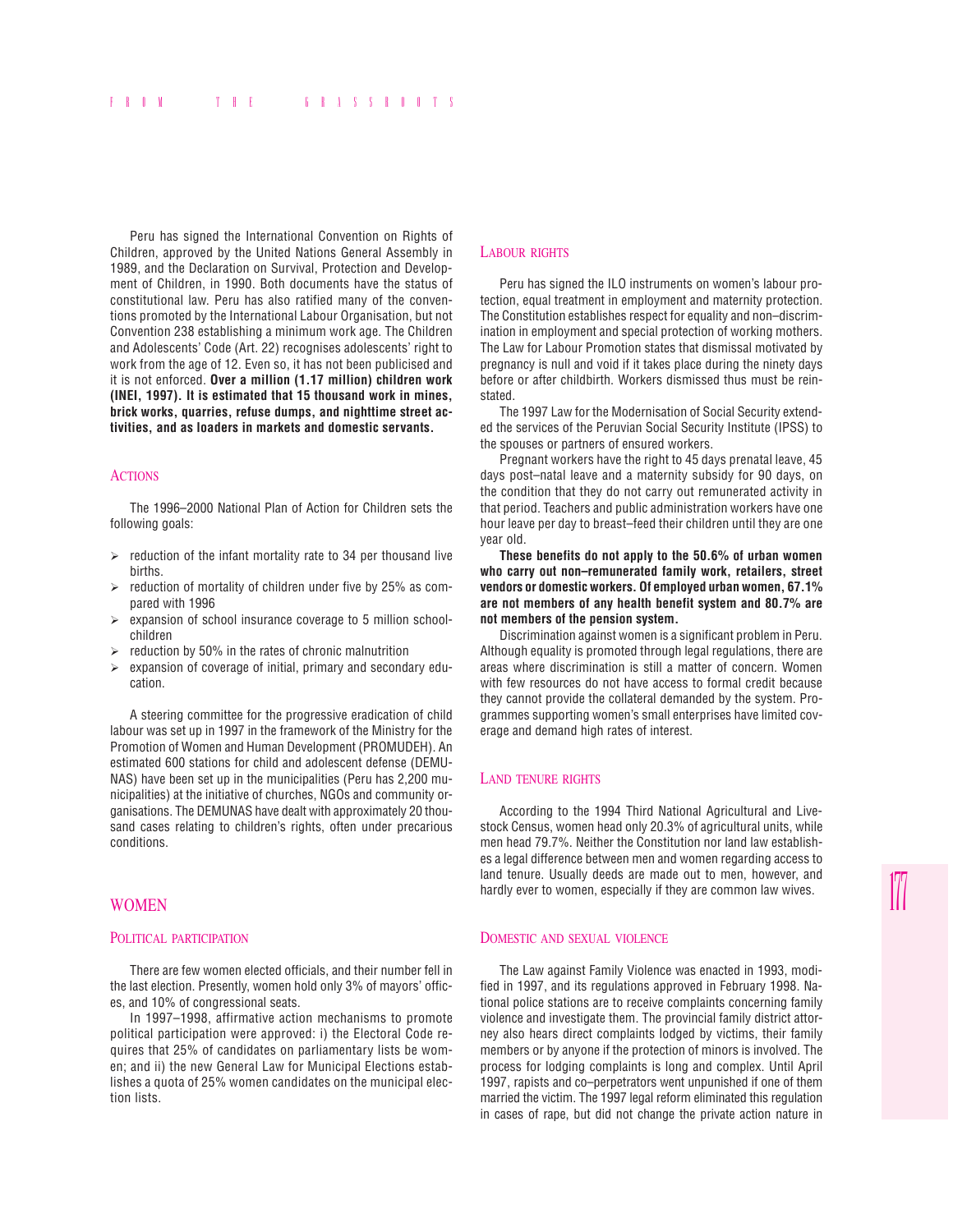cases of rape of adult women. The Peruvian State does not prosecute such crimes. **A bill was submitted in 1998 to prevent and sanction sexual harassment in the workplace. It was debated but**

#### **later shelved.** HEALTH POLICIES AND REPRODUCTIVE RIGHTS

Health policies and programmes fall within the framework of the 1985 National Population Law, the 1993 Constitution and the 1997 General Health Law, as well as commitments made at the 1994 International Conference on Population and Development. Their impact is limited, however, and the basic rights of citizens are not ensured. This is reflected in the imposition of quotas on the number of citizens who may receive surgical contraception (AQV) in health establishments.

Inequity is reflected in the proportion of vasectomies to tubal ligations, which is 1 to 10, a trend that remained steady during 1998. In 1997, there were 10,000 vasectomies and 100,000 tubal ligations. The 1998 health budget set a target of 168,000 tubal ligations nationally.

Women have denounced forced sterilisation, a practice contrary to informed consent that often takes place under unsuitable conditions and may result in death or serious consequences to reproductive or overall health. The government acknowledges this and has initiated a process to modify strategies, regulations and procedures. Women's organisations are claiming compensation and support for affected persons and advocating for legislation to guarantee women's rights in this area. The government has been negligent in investigating cases of forced sterilisation and penalising those responsible.

Since their special needs are not taken into account, adolescent girls and poor women living in rural areas or belonging to certain ethnic or cultural groups suffer the greatest inequity in matters of health and reproduction.

INDIGENOUS PEOPLES IN THE AMAZON

The indigenous peoples of the Amazon have the highest levels of poverty in the country: 59.48% of the indigenous forest peoples are poor and 41% live in absolute poverty.

Nationally, 27% of all children under age five suffer chronic malnutrition. In the Amazon, this figure reaches 70%, and in places such as Atalaya with an Ashaninka population, 91%. Infant mortality is 153 per 1,000 live births among the Shipibos.

The national average illiteracy rate is 13%, but among the indigenous population it reaches 33%, and in the case of indigenous women it is 44%. Only 15.5% of the indigenous population has any secondary or higher education.

Peru has ratified ILO Convention 169, but it is not enforced regarding consultation, self–determination and education. The 1993 Constitution recognises ethnic and cultural pluralism, the juridical and legal existence of indigenous communities, and their land tenure rights and right to autonomy. It also recognises that all people have the right to an ethnic and cultural identity and that the State has the obligation to recognise and protect the nation's ethnic and cultural plurality. But it does not guarantee the right to land tenure because it eliminates the unattachable and unalienable nature of property, making land ownership precarious. **These curtailments of indigenous land tenure rights are ratified in the land law.**

Existing natural resource laws give native communities priority in obtaining extraction contracts and establish them as the only ones who can extract timber and fauna from their territories. In practice, however, businesses and loggers are given preference for such contracts and often act in disregard of the regulations. The deforestation rate in natural forests is as high as 300 thousand hectares per year, and reforestation covers only 8% of this area.

The land law establishes that «peasant and native communities should regularise their communal organisation in accordance with constitutional precepts and the present law.» It neglects the fact that no State has the right to deny or to regulate the traditional forms of organisation adopted by indigenous peoples. The land law seeks to «peasantify» and control indigenous communities by: inducing them to become enterprises and confusing their essence as social organisations; promoting individualistic forms of land tenure, placing land on the real estate market as if it were a mere economic good; and reducing the subject of land and territory to common law with disregard to dispute settlement mechanisms used by indigenous peoples. Legislative decree 838 enables the State to grant free deeds in the forest in areas of depressed economy or affected by violence, thus violating communal autonomy.

#### **ACTIONS**

There is no development strategy and practice does not correspond to the characteristics and specificities of the Amazon, but rather to western patterns.

**The government has granted over 24 million hectares to oil companies without consideration of the directly affected indigenous peoples.** Hydrocarbon Law 26221, passed in 1993, does not contain any regulation guaranteeing indigenous community rights or forms of compensation, retribution or benefit for activi